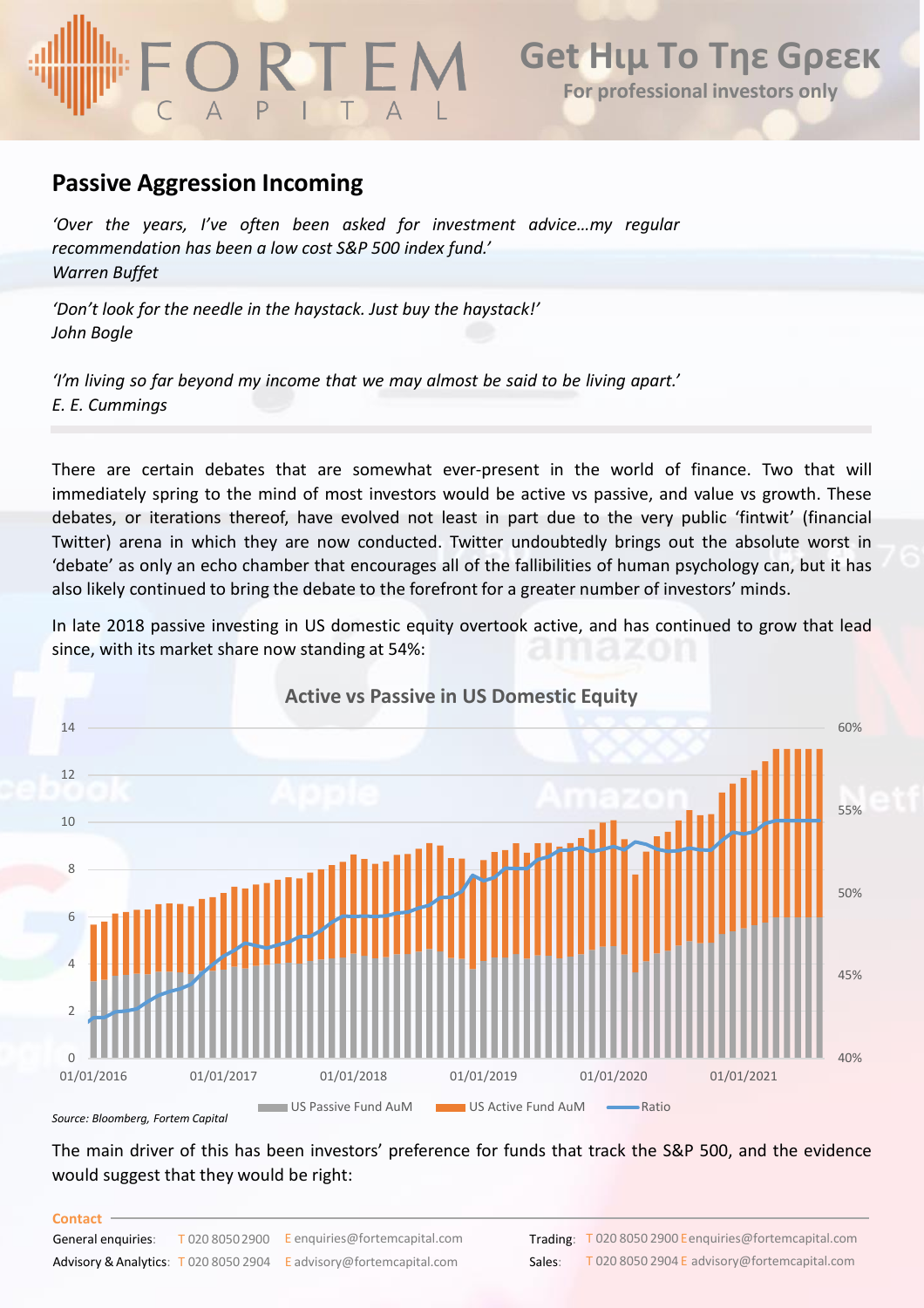# **Get Ηιμ Το Τηε Gρεεκ** ORTEM **For professional investors only**

S&P Indices versus Active (SPIVA) scorecards are reports published by S&P Dow Jones that compare the performance of active funds against their benchmarks; they make fairly sobering reading for active equity investment. Unsurprisingly it is the US where active managers struggle most; it is widely accepted that the US large cap equity market is the most efficient in the world, and so would be the most sensible place for passive to dominate first, as it has. The numbers back this up.

Market conditions in 2020 were what most active managers were suggesting were needed for the 'dumb' money to look just that. However, in spite of the numerous opportunities for outperformance that the pandemic should theoretically have provided, 57% of domestic US equity funds underperformed the S&P Composite 1500 index in the year, the  $11<sup>th</sup>$  consecutive year of active underperformance. Larger sample sizes make for even worse reading; in good times as well as bad, active management has consistently underperformed in the US:



*Source: SPIVA 2021, Active Funds vs Benchmarks, US Equity (01/01/2001 – 31/12/2020)*

To many readers, the above will be nothing new, and indeed the rise in passive investing in US equity is testament to this.

In addition, the major US benchmark index has also enjoyed significant outperformance versus its global peers, driven largely by the heavy weighting to disruptive technology stocks that have become global behemoths (to a staggering extent noted at the end of this piece). For investors looking at fundamentals, for years the technology heavy S&P 500 has provided the growth that has been lacking in the global economy as a whole; while growth is hard to come by, investors are happy to pay a heavy premium for it. And in the absence of significant productivity growth, it may well be the case that the world's major domestic benchmark equity index continues to outperform.

For investors in need of income, this has for some time posed a problem, especially given the meagre yields now available from even the riskiest part of the bond market.

### **Contact**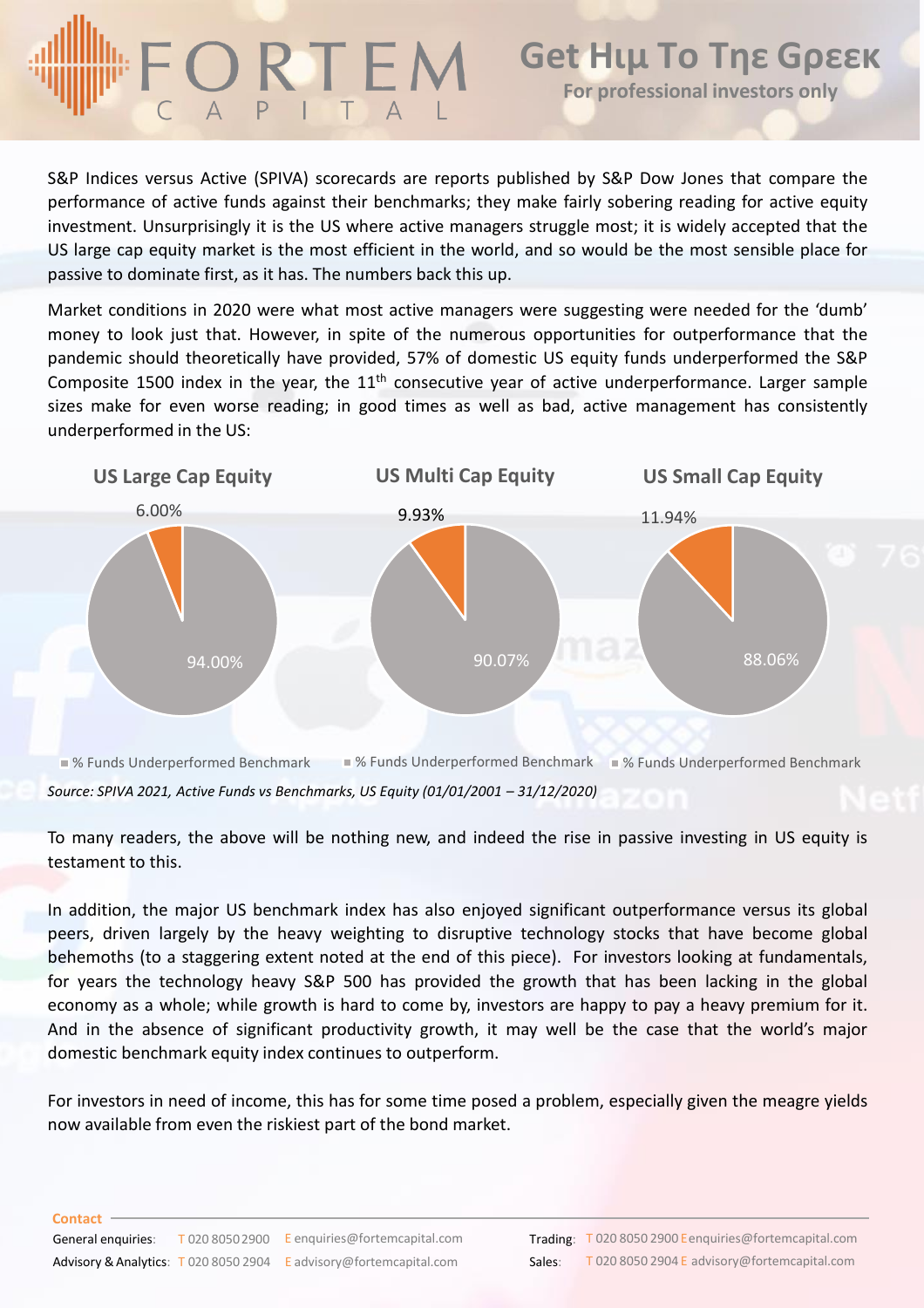The US equity market has relatively low dividend yields versus its UK and European peers:



Multiple expansion has been the primary driver of returns; investors have paid up for growth where it has existed:

![](_page_2_Figure_5.jpeg)

As a result, income mandates have either tended to be structurally underweight US equity due to the low level of income available on the benchmark index, or invest in active funds that target higher dividend paying companies in the US market. And therefore they have tended to underperform substantially.

Higher dividend companies are sometimes assumed to be lower risk due to the history of a high dividend imputing financial discipline. However, in the era of free money, US corporates have used leverage to fund share buybacks and dividends; the higher dividend payers are in the parts of the market with poorer quality balance sheets.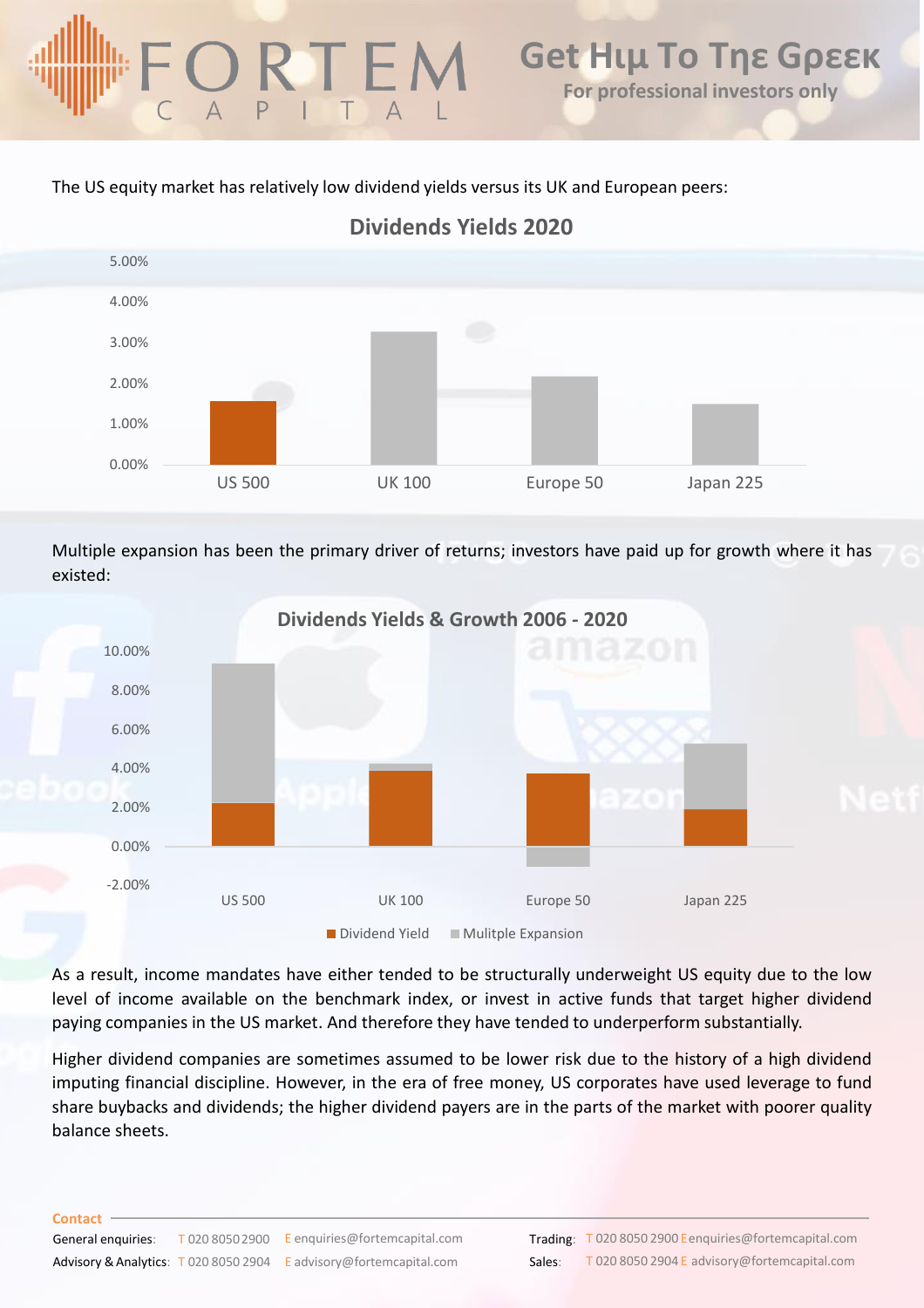# А Ρ

### **S&P 500 Dividends vs Leverage**

![](_page_3_Figure_3.jpeg)

As dividends are often not covered by free cashflow, dividend cuts are highly likely in the event of a downturn / recession. During the Global Financial Crisis, few high dividend paying stocks in the US maintained their dividend, and the S&P High Dividend index underperformed the main benchmark index significantly.

![](_page_3_Figure_6.jpeg)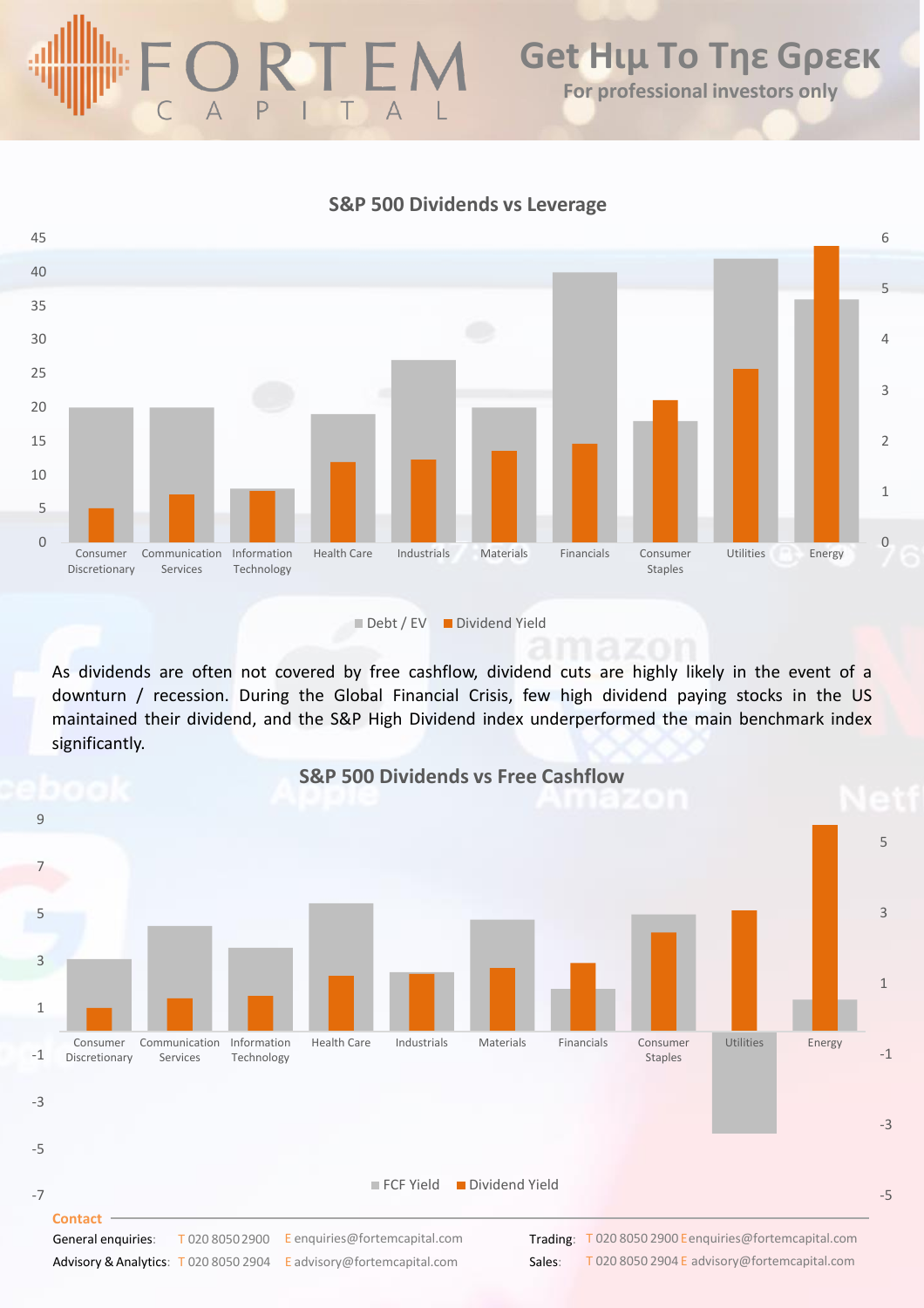Call selling has been used as a solution in order to maintain exposure to the S&P with an enhanced yield. However, with the Fed's unprecedented intervention into the market suppressing volatility and therefore option prices, the risk of those calls expiring in the money is on average not compensated by the premium raised; traditional naked call selling bleeds heavily in a bull market, and covered call selling locks in underperformance in a bull market.

However, there is a way one can deliver significant income, gross of withholding tax, while tracking the major US benchmark index, allowing income investors and mandates to have a weighting more akin to other clients and mandates of similar risk profile, whilst not eschewing naturally derived and taxed income in order to do so. It requires significant derivative expertise which allows a certain level of financial alchemy.

In May 2021 Fortem Capital launched a Fund looking to do just that, and it is.

Over a longer period, whilst usual caveats associated with backtests apply, derivatives do give defined payoffs dependent on moves in the underlying:

![](_page_4_Figure_6.jpeg)

*Data from 31st December 2004 to 31st March 2021 Source: Fortem Capital, Bloomberg*

Total Return (TR) = dividends reinvested

**Yield** 1.30% 4.00%

**Contact** General enquiries: Advisory & Analytics: T 020 8050 2904 E advisory@fortemcapital.com Sales: T 020 8050 2900 E enquiries @ fortemcapital.com

**Trading:** T 020 8050 2900 Eenquiries@fortemcapital.com T 020 8050 2904 E advisory@fortemcapital.com